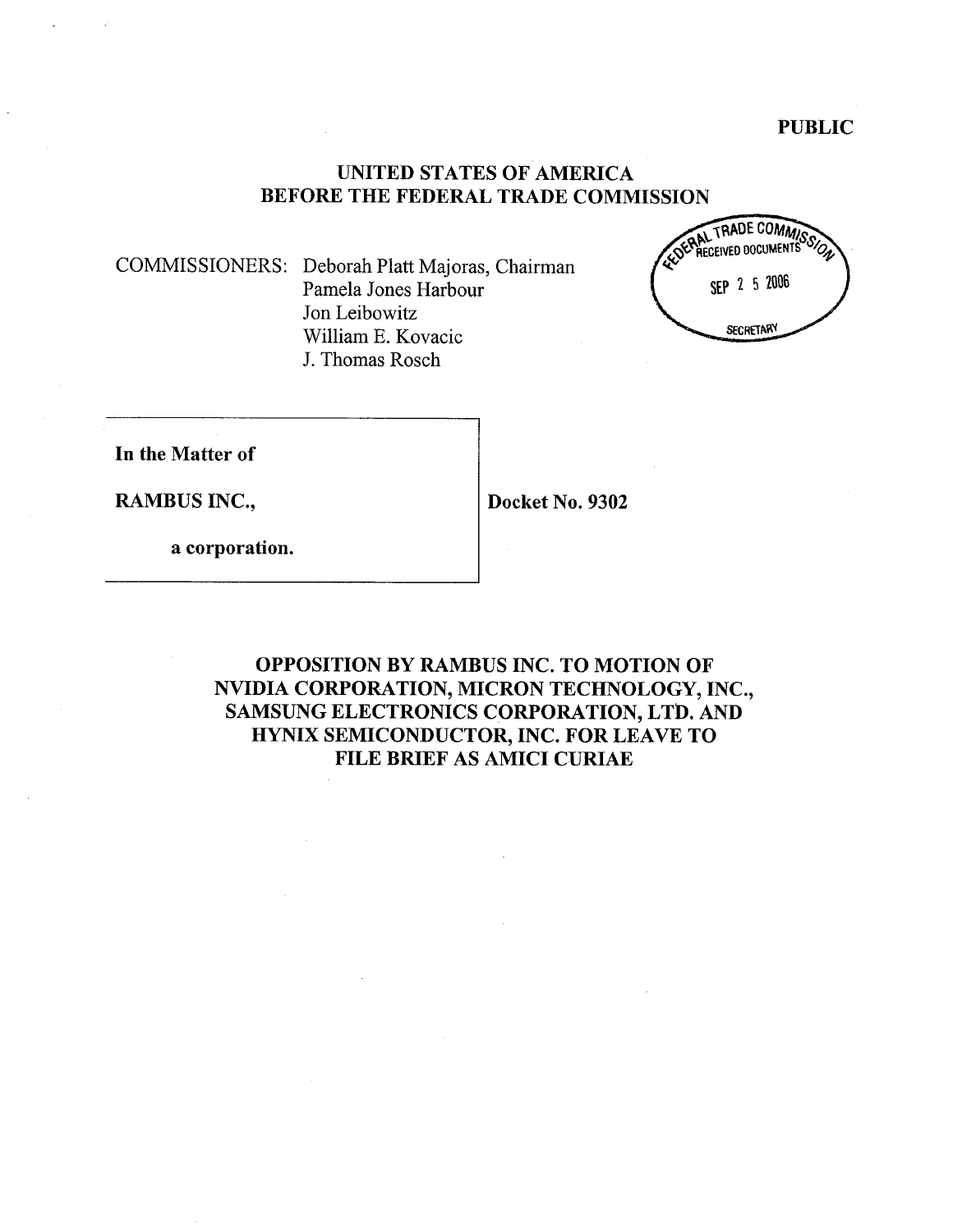#### I. **INTRODUCTION**

Respondent Rambus Inc. ("Rambus") respectfully submits this brief in opposition to the motion by NVIDIA Corporation, Micron Technology, Inc., Samsung Electronics Corporation, Ltd. and Hynix Semiconductor, Inc. (hereinafter collectively the "Certain Manufacturers") for leave to file a brief as "amici curiae" in connection with the remedy phase of this proceeding.

The Commission should deny the motion. The Certain Manufacturers ' brief is largely devoted to an improper effort to re-argue liabilty issues, to a misleading and incomplete summary of the Commission's July 31, 2006 Opinion ("Comm'n Op."), and to arguments that mirror those in Complaint Counsel's own brief. As Judge Posner explained in Nat'l Organization for Women, Inc. v. Schiedler, 223 F.3d 615, 616-17 (7th Cir. 2000), leave to file an amicus brief is not automatic, and leave should be denied when the brief presents arguments already addressed by the parties or circumvents the page limits on the parties' briefs. See also New England Patriots Football Club v. Univ. of Colorado, 592 2d 1196, 1198 n.3 (1st Cir. 1979) (stating that a proper amicus brief addresses "some matter of law in regard to which the court is doubtful or mistaken, rather than  $\dots$  a highly partisan account of the facts"). Under these criteria, and because the Certain Manufacturers' brief attempts to circumvent the Commission's order barring re-argument on liability issues, the motion for leave to file the brief should be denied.

 $1$  The Certain Manufacturers' brief also attempts improperly to submit unauthenticated exhibits that are outside the record. See generally In the Matter of Chester H. Roth, 55 F.T.C. 1076, 1959 FTC LEXIS 21, \*9 (1959) ("It is elementary that Commission decisions are to be founded upon the established record.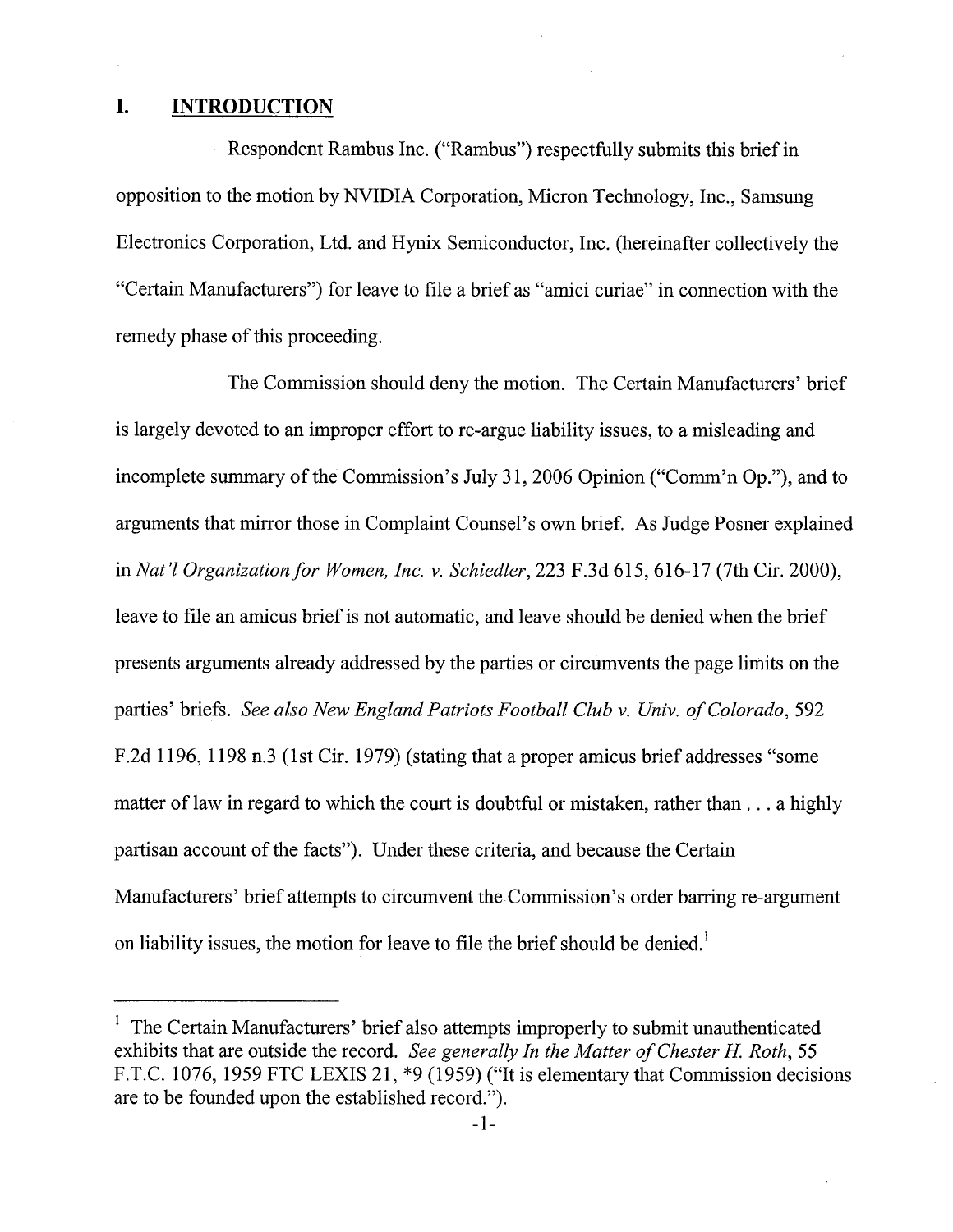# II. ARGUMENT

#### A. The Certain Manufacturers' Brief Improperly Seeks To Re-Argue Liability Issues And To Obtain New And Different Liability Findings

The Commission ordered the parties to confine their arguments in this phase to remedy issues and stated that "re-argument of issues of liability will not be permitted in these presentations." Comm'n Op. at 119. The Certain Manufacturers did not feel constrained by this restriction, however, and their brief improperly seeks to alter or amend the Commission's liability determinations in various ways.

### $\mathbf{1}$ . The Certain Manufacturers Improperly Ask The Commission To Find Liabilty With Respect To Additional Technologies Or Features That Are Outside The Relevant Markets Addressed By The Commission's Opinion

The Commission found that "Rambus engaged in exclusionary conduct that significantly contributed to its acquisition of monopoly power in four related markets." Comm'n Op. at 118. See also id. at 9-10 (describing "the four relevant product markets in this case."). The Certain Manufacturers' brief asks the Commission to find liability with respect to at least five additional technologies and relevant markets that were not addressed in the Commission's opinion. See Certain Manufacturers' Brief at 12. The brief asserts that Rambus engaged in "virtally identical misconduct that was directed towards additional standardized technologies." *Id.* 

The Certain Manufacturers' request for new and different findings with respect to technologies in new and different relevant markets is clearly a "re-argument of issues of liability" that is not permitted at this stage of the proceeding under the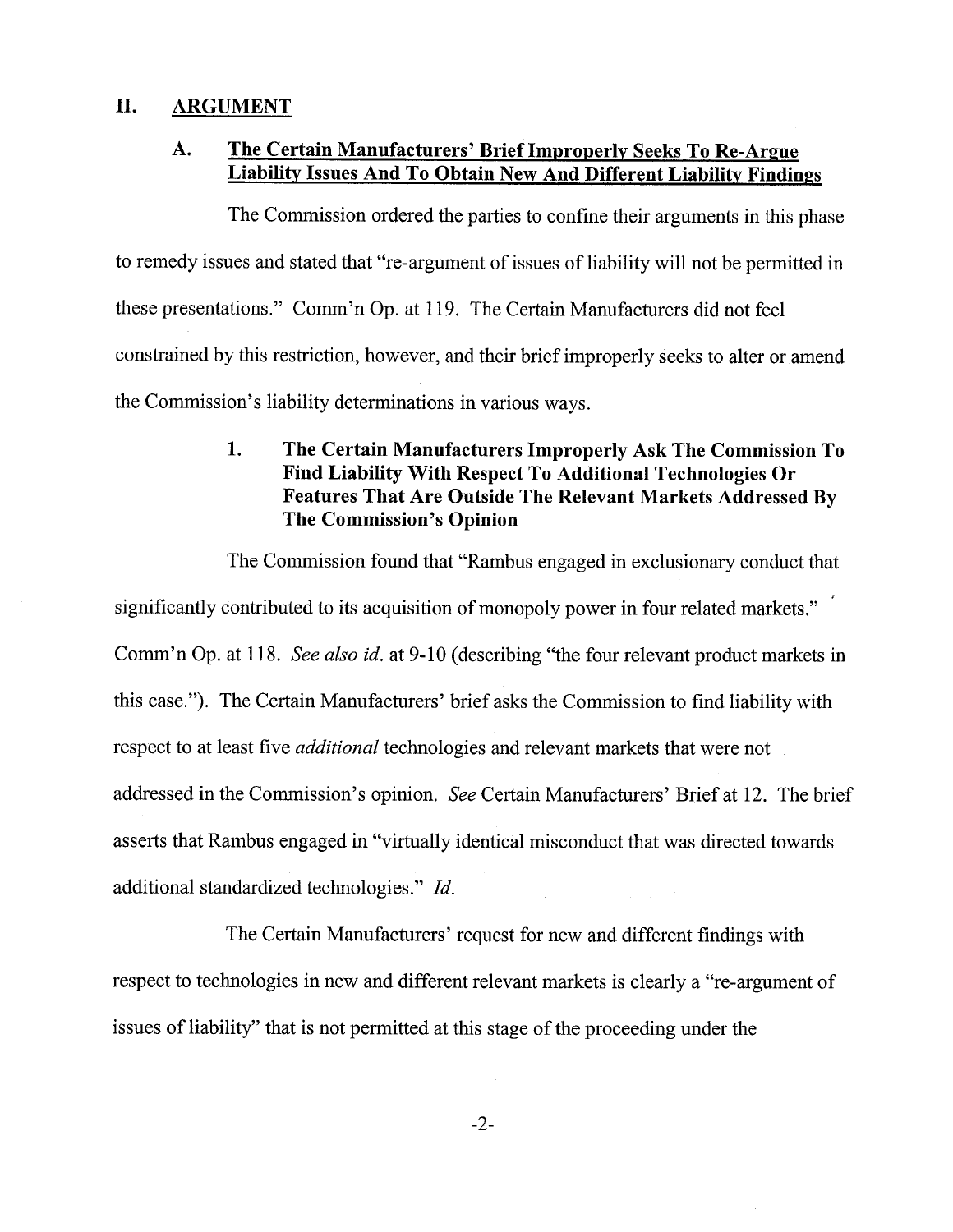Commission's Opinion.<sup>2</sup> Rambus notes in this regard that the Commission did not make the types of underlying findings with respect to the additional technologies identified by the Certain Manufacturers that it made with respect to the "four relevant product markets such as the existence (or non-existence) of alternative technologies or the existence (or non-existence) of "lock-in." See, e.g., Comm'n Op. at 82-95. Moreover, when the Commission rejected as irrelevant some of the evidence relied upon by the ALJ as demonstrating industry awareness of the potential scope of Rambus's patents, it did so because the evidence showed awareness on the part of JEDEC members "only. . . that Rambus might have a patent on a technology outside any of the alleged relevant product markets in this case."  $Id$ . at 62-63 and note 344 (emphasis added). In light of the Commission's deliberate focus on the four relevant markets and its rejection, on relevance grounds, of causation-related evidence with respect to technologies outside of the four markets, the Certain Manufacturers' request for new liability determinations regarding additional technologies is improper and should not be entertained.

#### $2.$ The Certain Manufacturers Improperly Re-Argue The Commission's Conclusion That The Record Did Not Establish A Causal Link With Respect To DDR2

The Commission "conclude [d] that the record does not establish a causal link between Rambus's exclusionary conduct and JEDEC's adoption of DDR2 SDRAM." Comm'n Op. at 114. In reaching this conclusion, the Commission found that "[t]he record

 $2$  The Certain Manufacturers' arguments about the additional technologies are also wrong on the merits and unsupported by the record, but that issue is not before the Commission in this remedy phase.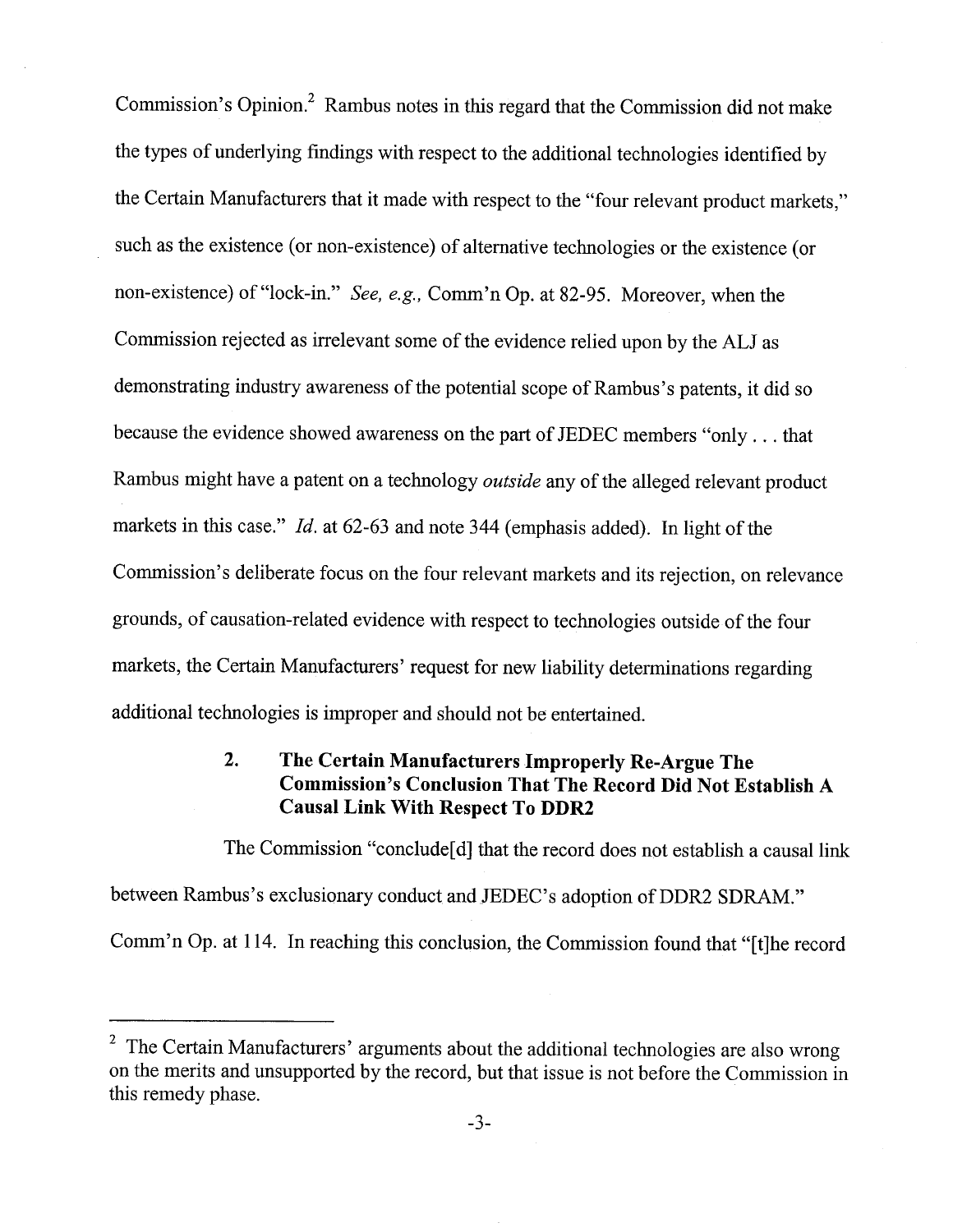does not support a finding that lock-in conferred durable monopoly power over DDR2 SDRAM by 2000," id. at 110, and it further found that "the record fails to establish that most stakeholders had invested heavily in the DDR2 standard by 2000, when Rambus intentions and patents were disclosed."  $Id$ . at 113. The Commission also found that "the circumstances when JEDEC published the DDR2 standard in 2002 were materially different from what they were when the SDRAM and DDR SDRAM standards were adopted." *Id.* (describing differences).<sup>3</sup>

The Certain Manufacturers argue just the opposite, and they tell the Commission that "[t]he record demonstrates clearly that JEDEC's inclusion of the four patented technologies in the DDR2 SDRAM standard stems directly from the fact that those technologies were included in the first DDR SDRAM standard." Certain Manufacturers' Brief at 9. While this argument is meritless, it is also foreclosed. The Commission has already addressed the DDR2 causation issue, and it found, for example, that "[t]he record does not support a finding that lock-in conferred durable monopoly power over DDR2 SDRAM by 2000." Comm'n Op. at 110. Complaint Counsel did not seek reconsideration of those findings, and the Commission has barred re-argument by the parties of its findings in that regard. The Commission should not, therefore, entertain briefing by the Certain Manufacturers with respect to DDR2 causation.

 $3$  Rambus notes that JEDEC published the DDR2 standard in September 2003, not 2002. See IDF 1499; 9/12/03 JEDEC press release entitled "JEDEC Publishes DDR2 Standard," available at http://www.jjedec.lorg/Home/press/press release/jedec publishes DD2Std.pdf.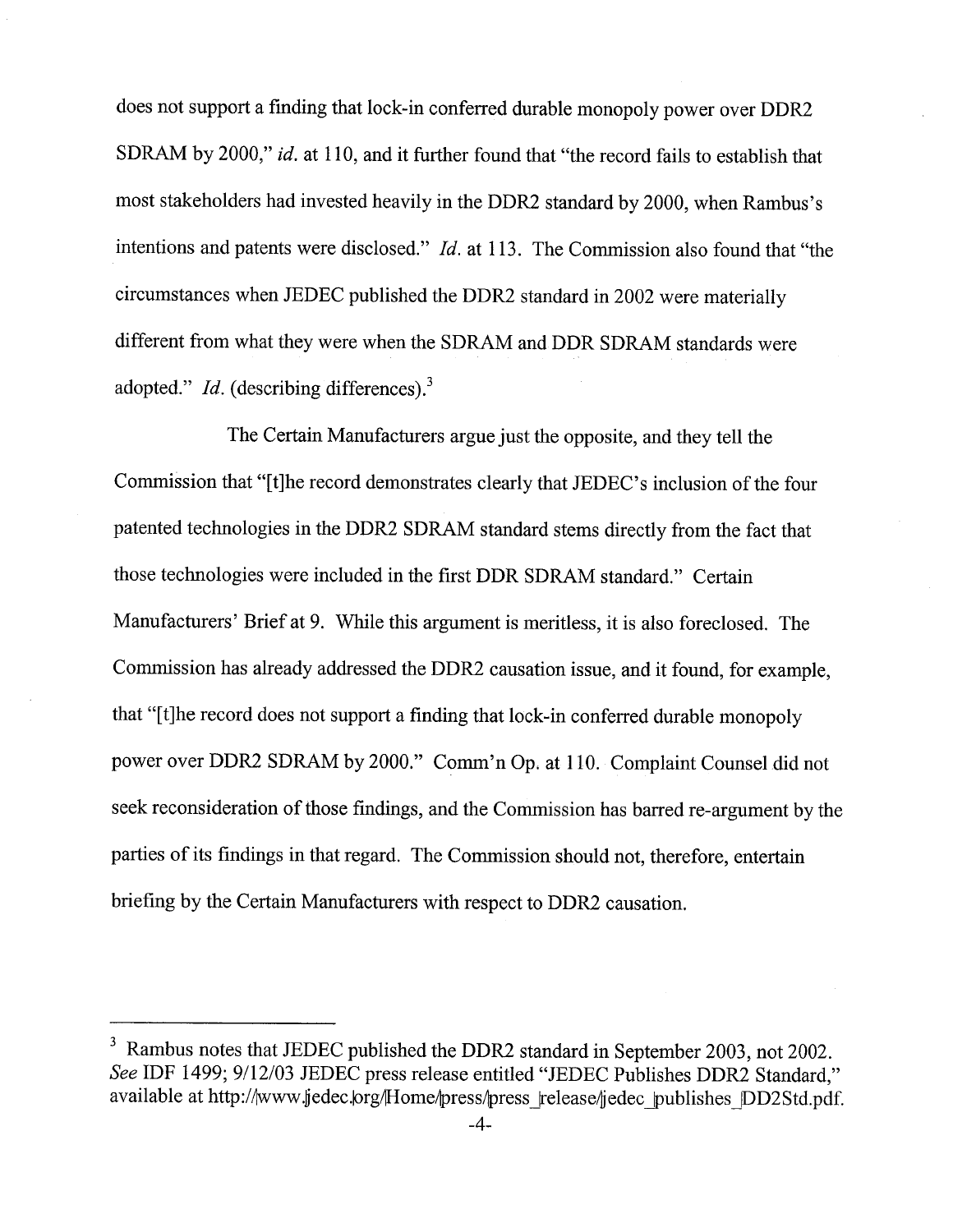#### $3.$ The Certain Manufacturers Improperly Seek To Extend The Commission's Liability Determinations To Rambus's Foreign Patent Rights

The Certain Manufacturers ask the Commission to take the unprecedented step of barring an inventor from seeking royalties under foreign patents issued by foreign governments with respect to products that are manufactured and sold overseas. Even if one puts aside the substantial comity concerns presented, neither the record nor the Commission's opinion supports such a remedy. In particular, there was no evidence of the sort of expectations of disclosure with respect to foreign patents and applications that the Commission pointed to with respect to U.S. patents and applications.<sup>4</sup>

### $\overline{4}$ . The Certain Manufacturers Improperly Seek The Commission Assistance With Respect To Their Equitable Estoppel Defenses Private Litigation

The Certain Manufacturers contend that the Commission should bar Rambus from receiving any royalties at all on the use of any of its patented inventions in any JEDEC-compliant devices if the patents in question claim a priority date before July 1996. They justify this unprecedented relief by arguing that "(aJ patent enforcement bar of the sort discussed above is fully consistent with the relief that cours award when a patent owner is equitably estopped from enforcing its patents." See Certain Manufacturers' Brief at 14, citing A.C. Auckerman Co. v. R.I. Chaides Const. Co., 960 F.2d 1020, 1028 (Fed. Cir. 1992). ("Auckerman"

<sup>&</sup>lt;sup>4</sup> As far as Rambus can tell, the only trial testimony about disclosure of foreign patents came from Infineon's JEDEC representative, Willibald Meyer, who testified that (nJobody disclosed European patents" at JEDEC meetings. (Meyer, 5/7/01 Infineon Trial Tr., p. 119:3).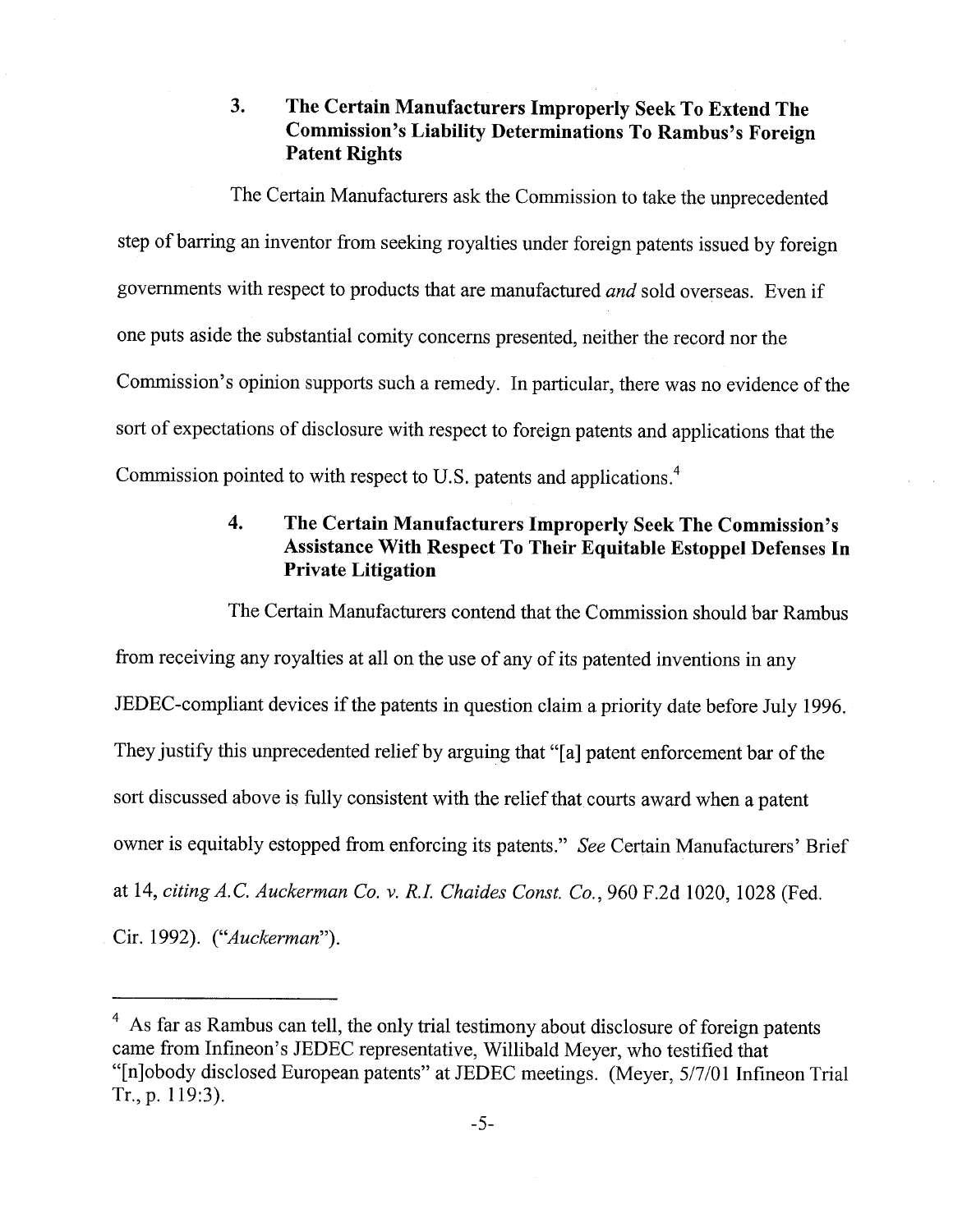This "scorched earth" remedy is not supported by the liability findings entered by the Commission and is, in essence, a request for reconsideration of the Commission's decision to limit its findings to technologies in the four relevant markets. For the reasons set out in section  $II(a)(1)$ , supra, it is inappropriate for the Certain Manufacturers to seek new liability determinations with respect to technologies that are "outside any of the alleged relevant product markets in this case." Comm'n Op. at  $62-63$ and note 344.

It is also improper for the Certain Manufacturers to try to obtain relief from the Commission on a legal theory on which they could not prevail in their private litigation with Rambus. As the Commission may be aware, three of the Certain Manufacturers, Hynix, Micron and Samsung, are asserting equitable estoppel defenses in the private cases brought in 2000 by Micron and Hynix against Rambus and in 2005 by Rambus against Samsung. The Certain Manufacturers wil be required, in the private cases, to establish the reliance requirement set out in *Auckerman. See Auckerman*, 960 F.2d at 1042-43 (holding that reliance "is essential to equitable estoppel" and that an individual infringer "must show that, in fact, it substantially relied on the misleading conduct of the patentee  $\dots$ ."). In addition, Auckerman would require the Certain Manufacturers, as private parties, to meet a clear and convincing burden of proof in order to obtain the kind of "free pass remedy they ask the Commission to impose here. See Auckerman, 960 F.2d at 1046 (higher burden of proof required where an equitable estoppel defense is based on

 $-6-$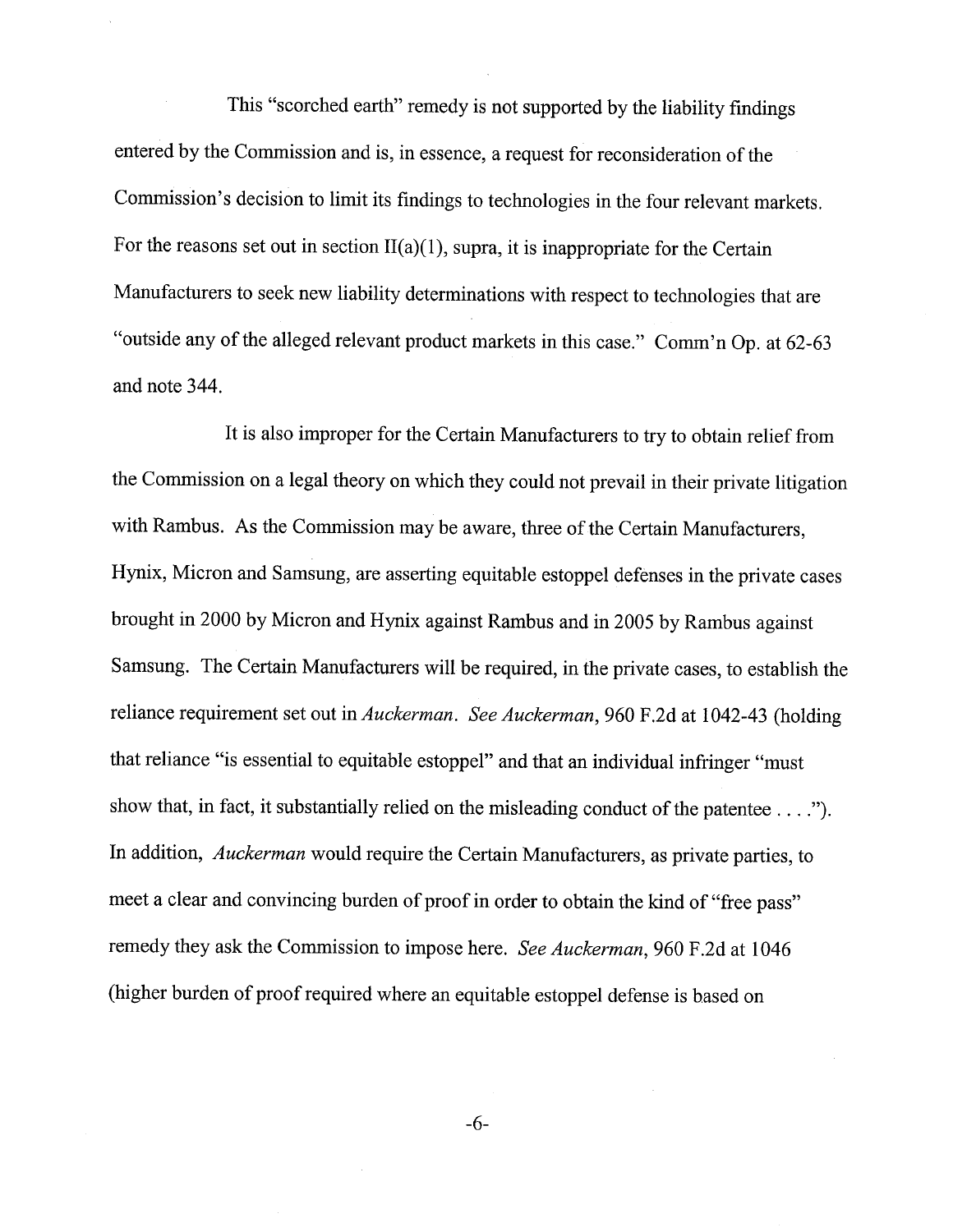allegations of "fraud or intentional misconduct.").<sup>5</sup> The Certain Manufacturers should not be permitted to use an amicus brief as a substitute for, or an effort to evade, the burdens of proof and persuasion they have taken on in the private cases.

### III. CONCLUSION

For all of the foregoing reasons, the Certain Manufacturers' motion for leave to file an amicus brief should be denied.

DATED: September 25, 2006

Respectfully submitted,

 $Gregor P.$  Stone

Steven M. P $\rlap{/}$ erry MUNGER, TOLLES & OLSON LLP 355 South Grand Avenue, 35th Floor Los Angeles, California 90071-1560 (213) 683-9100

A. Douglas Melamed Paul Wolfson WILMER CUTLER PICKERING HALE AND DORR LLP 1875 Pennsylvania Avenue, N. Washington, D.C. 20006 (202) 663-6000

Attorneys for Respondent Rambus Inc.

<sup>&</sup>lt;sup>5</sup> The Certain Manufacturers explicitly base their draconian proposal on the contention that Rambus engaged in the kind of intentional misconduct referenced in *Auckerman.* See Certain Manufacturers' brief at 9, 16 (referring to "deceptive and exclusionary conduct") and 15 (referring to "misrepresentations" and "misleading conduct").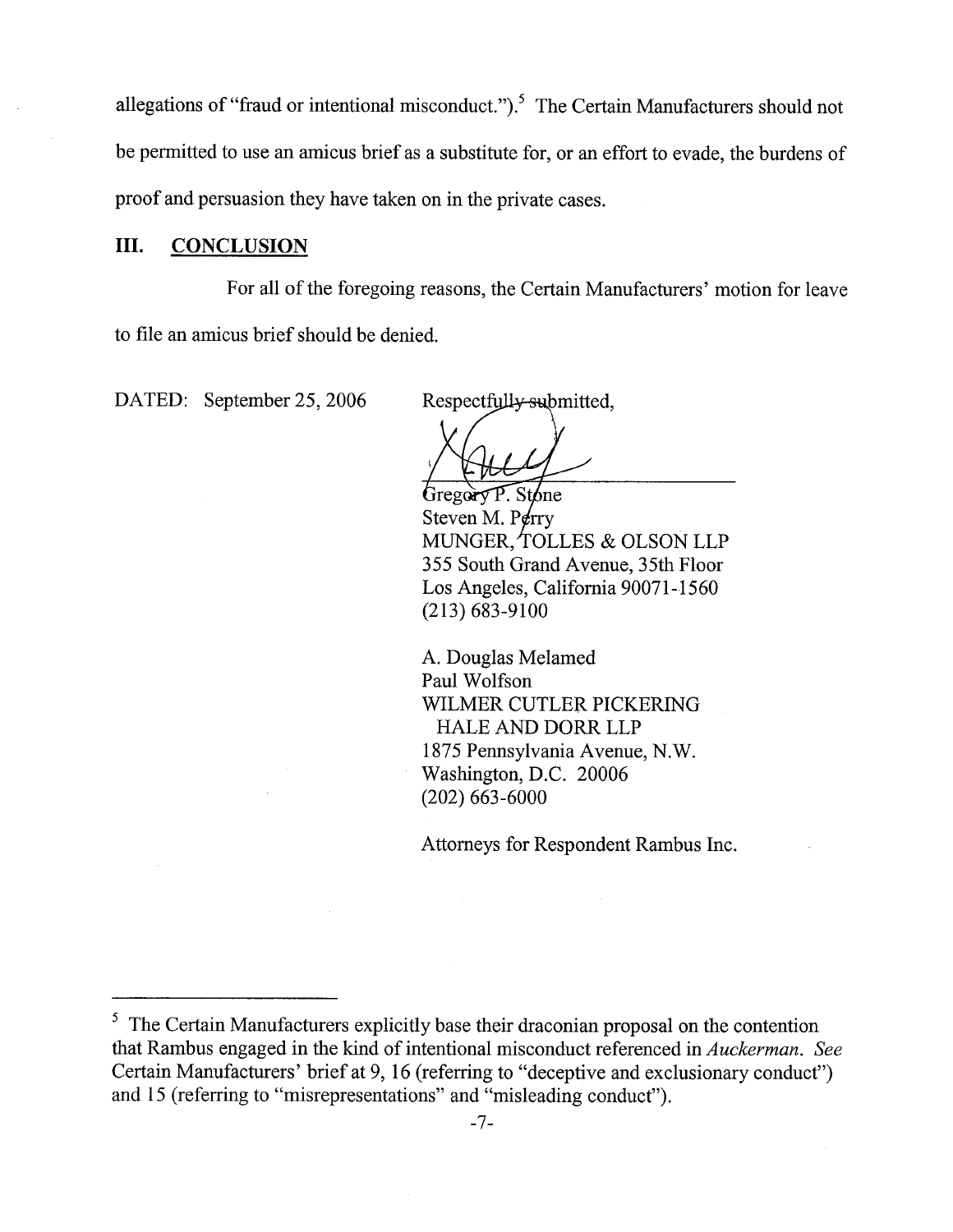# UNITED STATES OF AMERICA BEFORE THE FEDERAL TRADE COMMISSION

COMMISSIONERS: Deborah Platt Majoras, Chairman Pamela Jones Harbour Jon Leibowitz Willam E. Kovacic J. Thomas Rosch

In the Matter of

RAMBUS INC., Docket No. 9302

a corporation.

# CERTIFICATE OF SERVICE

, Helena T. Doerr, hereby certify that on September 25 2006, I caused a true and correct copy of the *OPPOSITION BY RAMBUS INC. TO MOTION OF NVIDIA* CORPORATION, MICRON TECHNOLOGY, INC., SAMSUNG ELECTRONICS CORPORATION, LTD. AND HYNIX SEMICONDUCTOR, INC. FOR LEAVE TO FILE BRIEF AS AMICI CURIAE to be served on the following persons:

By Hand Delivery:

Donald S. Clark, Secretary Federal Trade Commission Room H- 159 600 Pennsylvania Avenue, N. Washington, D.C. 20580

Geoffrey Oliver, Esq. Assistant Director Bureau of Competition Federal Trade Commission 601 New Jersey Avenue, N. Washington, D.C. 20001